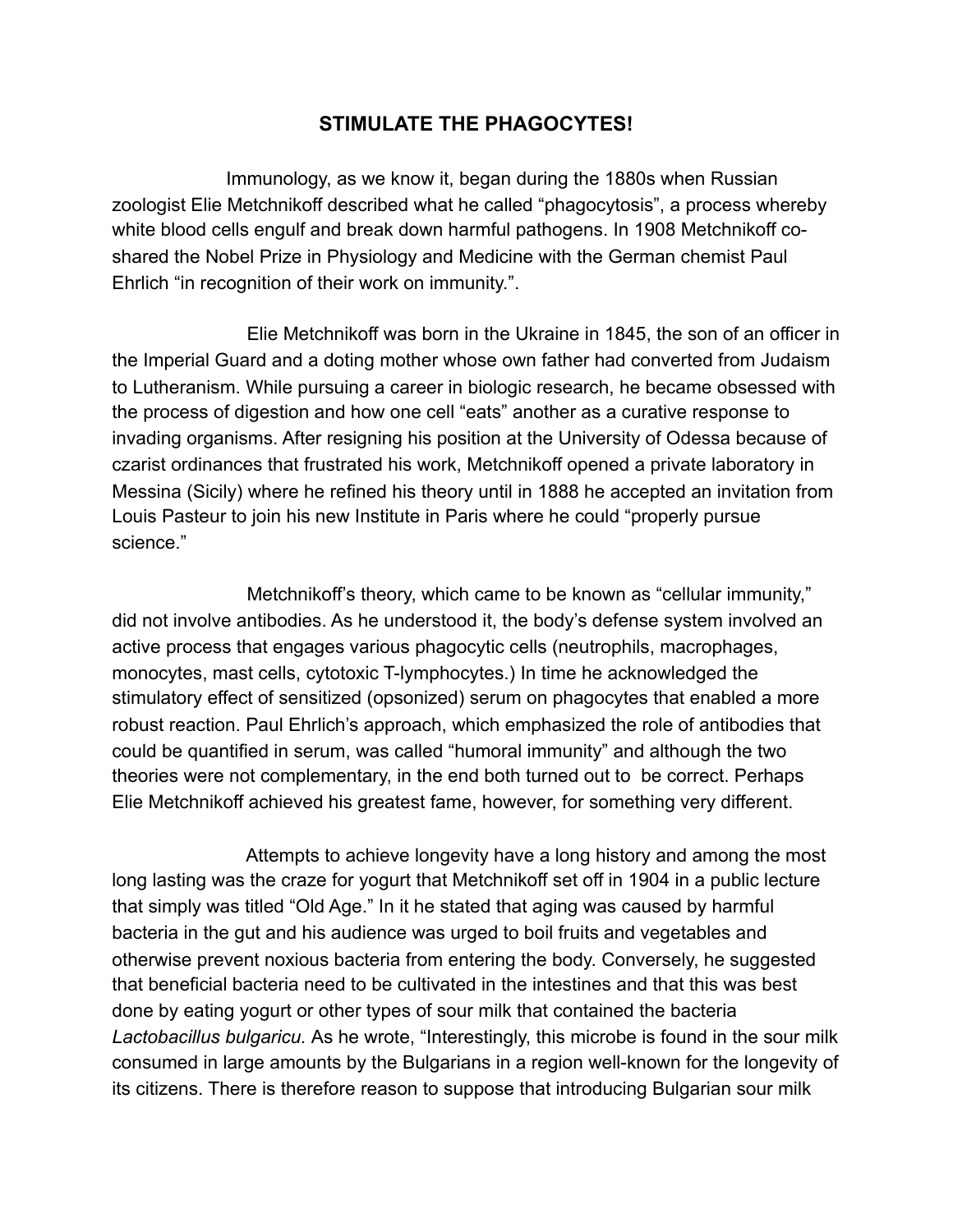into the diet can reduce the harmful effect of the intestinal flora." Professor Metchnikoff suggested that if science found a way to "cure" aging, that people could live 150 years. Indeed Metchnikoff is sometimes credited as having coined the term "gerontology" in 1903.

 Although Metchnikoff presented his ideas as a hypothesis, the next day Paris newspapers ran with the idea; *Le Temps* wrote, "Those of you pretty ladies and brilliant gentleman who don't want to age or die, here's the precious recipe: eat yahhourt." In the United States a headline in the *Chicago Daily Tribune* declared "Sour Milk is Elixir: Secret of Long Life Discovered by Prof. Metchnikoff." *The British Medical Journal* wrote, "Yoghourt can be used for an indefinite time without harmful results if the dose is not too large, 2.2 pounds a day should not customarily be exceeded." To counter sensational claims, the professor published a brochure in 1905 in which he wrote, "Clearly we do not look upon the milk microbes as an elixir of longevity or a remedy against aging. The question will be resolved only in a more or less distant future."

 After Elie Metchnikoff shared the Nobel Prize with Paul Ehrlich, an article in the *New England Journal of Medicine* noted that now "everybody….has been taking Metchnikoff's milk with a fervor proportionate to the scientific authority of its promoter." This set off a mania for buying pots of yogurt and doctors began prescribing "Oriental curdled milk" for anything from gonorrhea to gum disease.

 One acolyte was Dr. John Harvey Kellogg, of Cornflakes fame who, when he visited Metchnikoff in Paris, was impressed by the pitcher of sour milk that he saw on the professor's desk. In his own book, Kellogg wrote that Metchnikoff has "placed the whole world under obligation to him in his discovery that the flora of the human intestine needs changing." Dr. Kellogg had his own unconventional ideas about what kind of change. Since almost all illness originated in bowels as well as the stomach, he counseled daily yogurt enemas to produce sparkling clean intestines. Virtually all other disease was caused by sexual intercourse.

 With his brother Will Keith Kellogg, John Harvey ran a fashionable sanitarium in Battle Creek, Michigan where wealthy neurotics were offered a vegetarian diet, exercise and sexual abstinence. This spartan regimen could best be summarized, if it feels good, it's bad for you. Kellogg theorized that these healthy bacteria helped digestion and improved the phagocytic capability of white blood cells — today's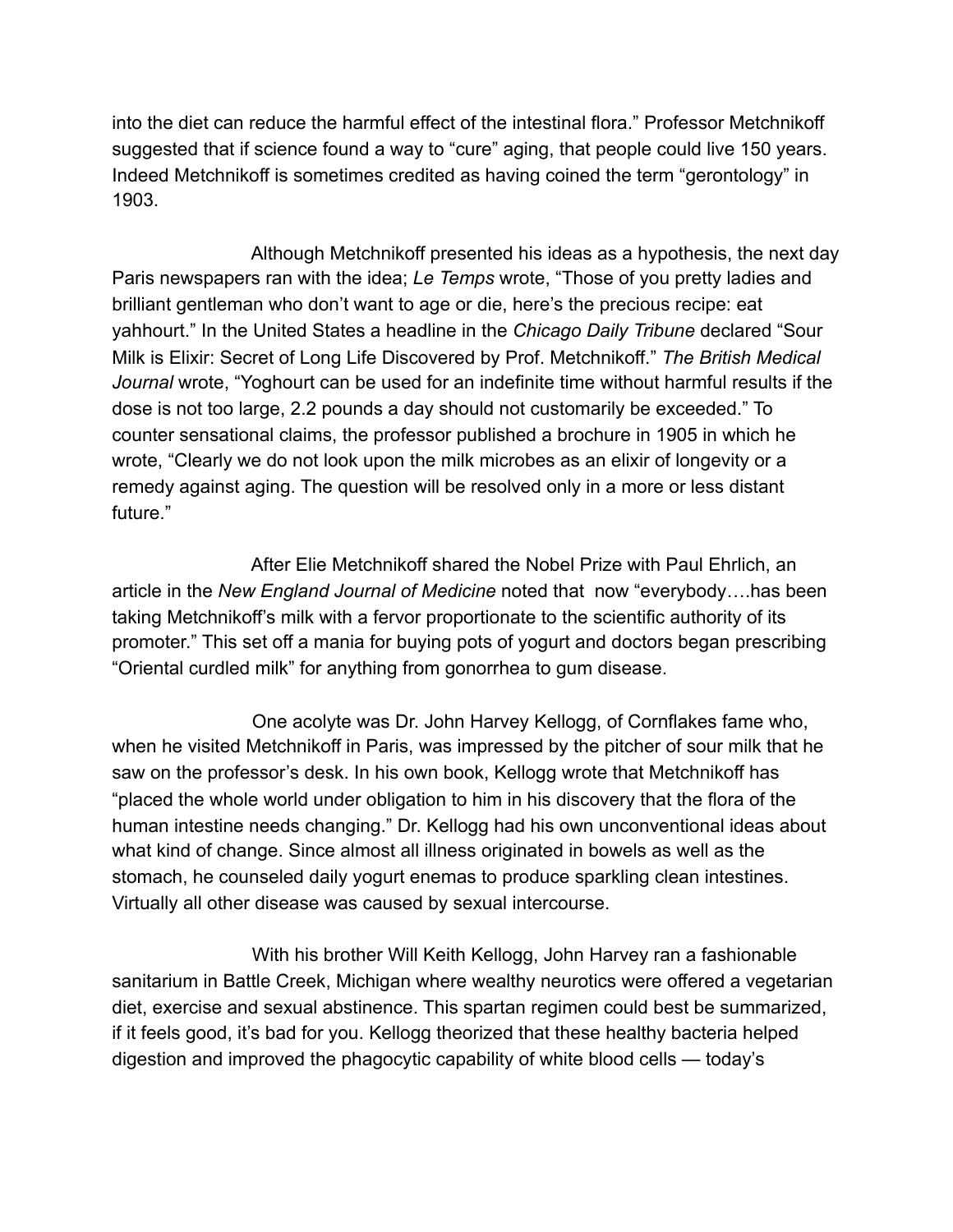probiotics. To test the benefits of consuming lactobacilli, he drank sour milk every day until he died at the ripe age of 71 years in 1916.

 George Bernard Shaw was a satirist and socialist polemicist who won the Nobel Prize for Literature in 1925. He facetiously classified his play *The Doctor's Dilemma* as a tragedy, but it really was a comedy, the humour of which was directed at the medical profession. Shaw was a severe critic of medical hypocrisy, inequities of private practice and rationing of scarce resources. When *The Doctor's Dilemma* was first staged in London in 1906, it concerned the conflicts between the demands of the business side of private medical practice and the moral obligations of the profession.

 In one memorable scene, a group of doctors gather to congratulate their colleague Dr. Colenso Ridgeon who has just been knighted for his success in treating tubercular patients whom he inoculated with an injectable antitoxin. Sir Ridgeon boasts that by sending "a drop of blood" to the hospital laboratory within fifteen minutes, he could establish a numerical "opsonin index" that indicated when it was safe to inoculate: "That's my discovery: the most important that has been made since Harvey discovered the circulation of blood. My tuberculosis patients don't die now….To inject a vaccine into a patient without first testing his opsonin is as near murder as a respectable practitioner can get."

 As the doctors continue to engage in shop talk. Sir Ridgeon declares that the key to successful phagocytosis is to "butter the disease germs with opsonin to make your white blood corpuscles eat them."The metaphor was apt because the word "opsonin" was derived from the Greek opsōneîn, meaning "I prepare victuals for." As Metchnikoff understood the process, in a healthy individual to represent certain molecules mark dead and dying cells for clearance by macrophages and neutrophils and, continuing the digestive metaphor, opsonins cause the phagocytes to relish the tasty invader. What follows next is a portion of Shaw's script for *The Doctor's Dilemma*  that discusses the nature of phagocytosis:

> Sir Patrick Cullen (a much older physician):"*That's not new. I've heard the notion of white corpuscles…what's his name, Metchnikoff calls them?*

Ridgeon: *Phagocytes.*

 Sir Patrick: *Aye phagocytes: yes, yes, yes. Well I heard this theory that the phagocytes eat up the disease germs years ago: long before you*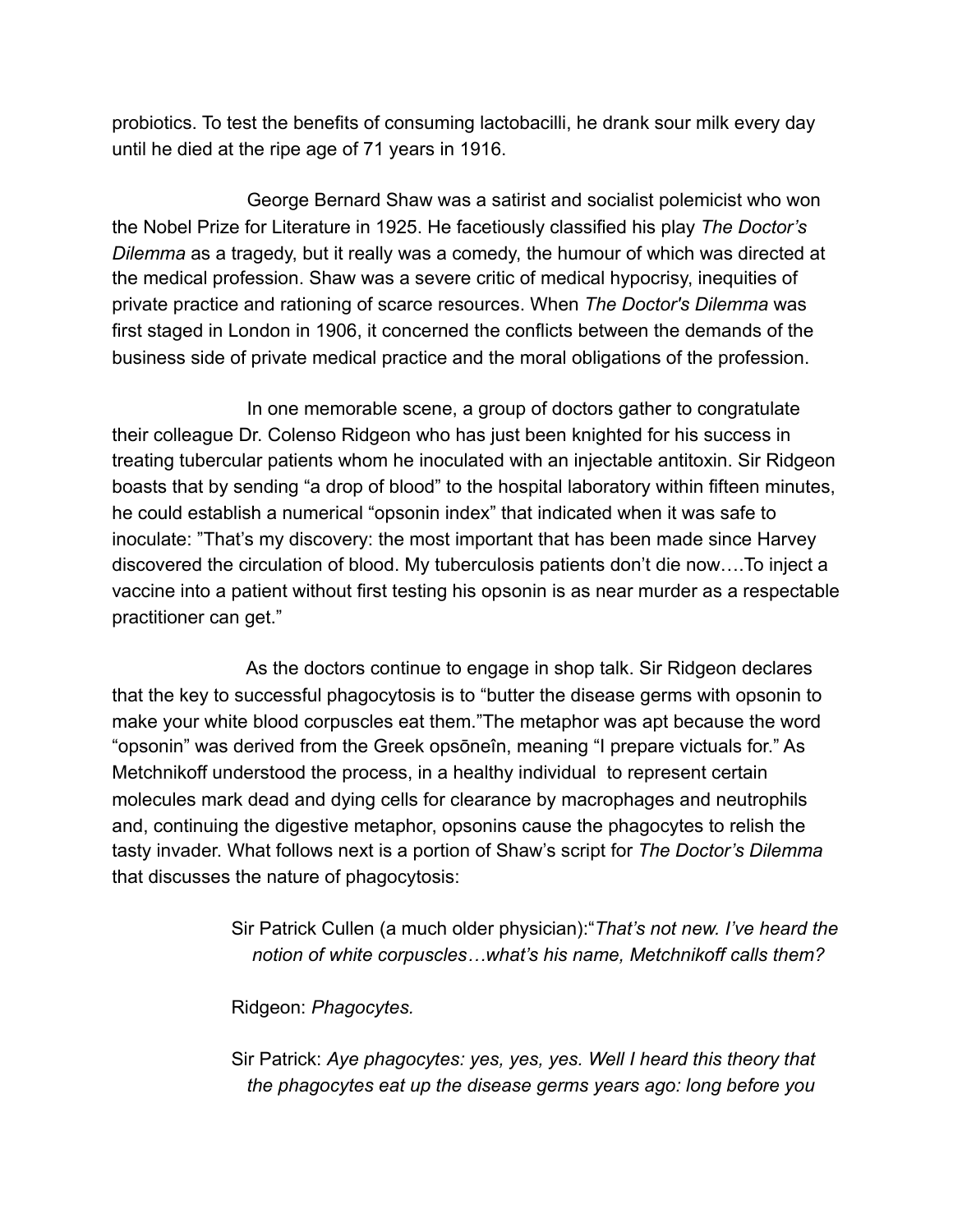*came into fashion. Besides they don't always eat them….I've tried these modern inoculations a bit myself. I've killed people with them; and I've cured people with them; but I gave them up because I never could tell which I was going to do.* 

 Ridgeon: *They [get better] when you butter them with opsonin….What it comes to in practice is this. The phagocytes won't eat the microbes unless the microbes are nicely buttered for them. The patient manufactures the butter for himself all right; but my discovery is that the manufacture of that butter, which I call opsonin, goes on in the system by ups and downs - Nature always being rhythmical, you know. What the inoculation does is to stimulate the ups or downs as the case may be….Everything depends on your inoculating at the right moment. Inoculate when your patient is in the negative phase, the downgrade, and you kill: inoculate when the patient is in the positive phase, up-grade, and you cure.* 

 Sir Ralph Bloomfield Bonington who partially agrees with Sir Ridgeon, according to GBS, "is known in the medical world as B.B. and the envy roused by his success in practice is softened by the conviction that he is scientifically considered a colossal humbug."

> B.B.: *Nature has provided the white corpuscles as you call them — the phagocytes as we call them — a natural means of devouring and destroying all disease germs. There is at bottom only one genuinely scientific treatment for all diseases, and that is to stimulate the phagocytes. Stimulate the phagocytes. Drugs are a delusion. Find the germ of the disease; prepare from it a suitable anti-toxin; inject it three times a day quarter of an hour before meals; and what is the result? The phagocytes are stimulated; they devour the disease' and the patient recovers - unless, of course, he's too far gone….Everything is dangerous unless you take it at the right time. An apple at breakfast does you good: an apple at bedtime upsets you for a week.*

In the play, Sir Colenso Ridgeon was a caricature of Shaw's real-life friend Sir Almroth Wright (1861-1947), a biologist who had developed the first successful vaccine against typhoid. A historian once described Wright as "a romantic who only accepted those pieces of science that suited him." Some critics referred to him as "Sir